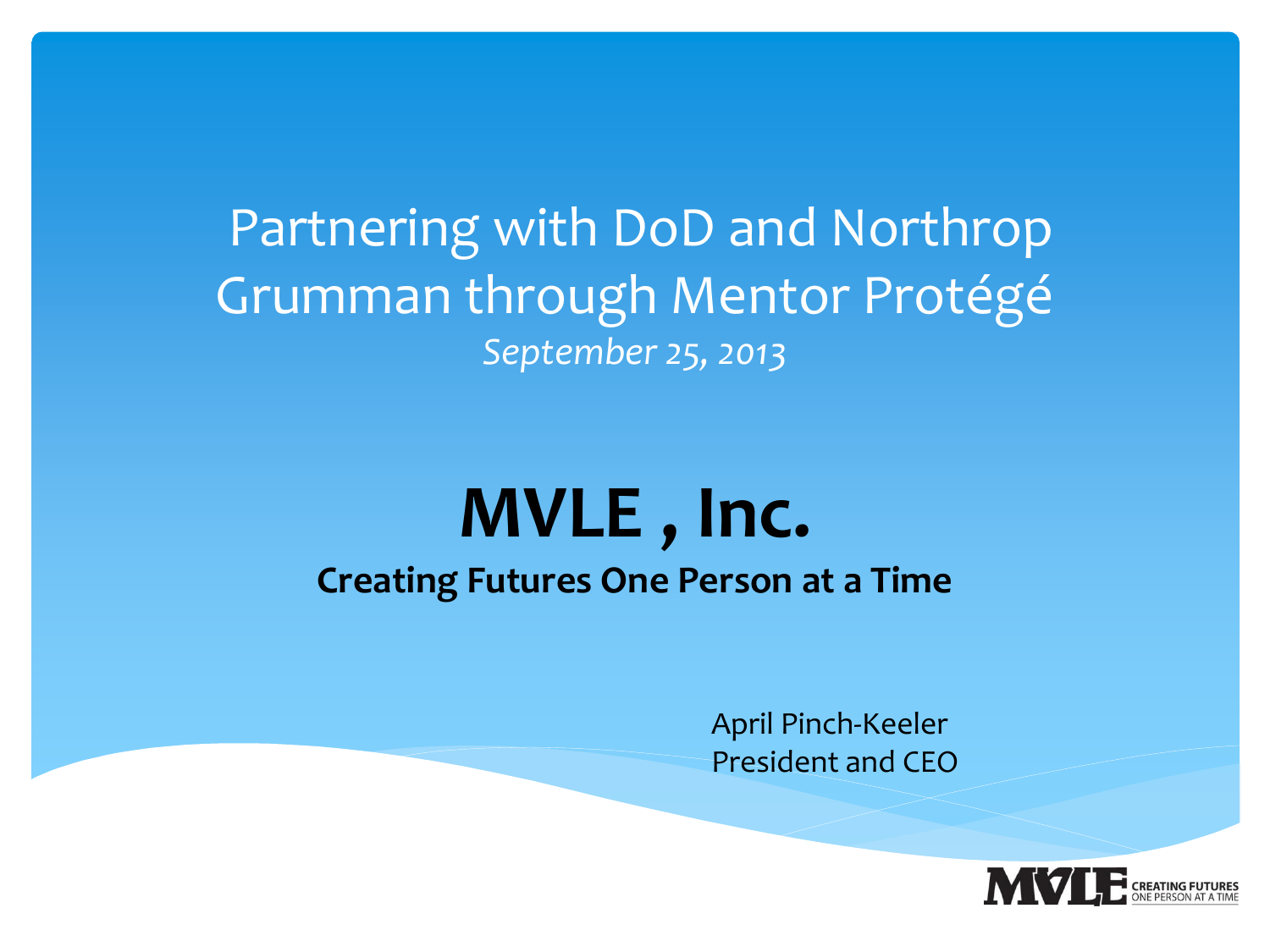# **Who We Are**

 MVLE is an internationally accredited agency that partners with more than 125 commercial businesses in addition to government and other not-for-profit agencies. MVLE supported more than 630 individuals with disabilities this past year, with a commitment to creating futures, one person at a time

#### **Our Mission**

 To create futures one person at a time for people with disabilities through employment and support services.

#### **Our Vision**

 Utilizing best business practices, MVLE will encourage personal and professional growth for people living with disabilities.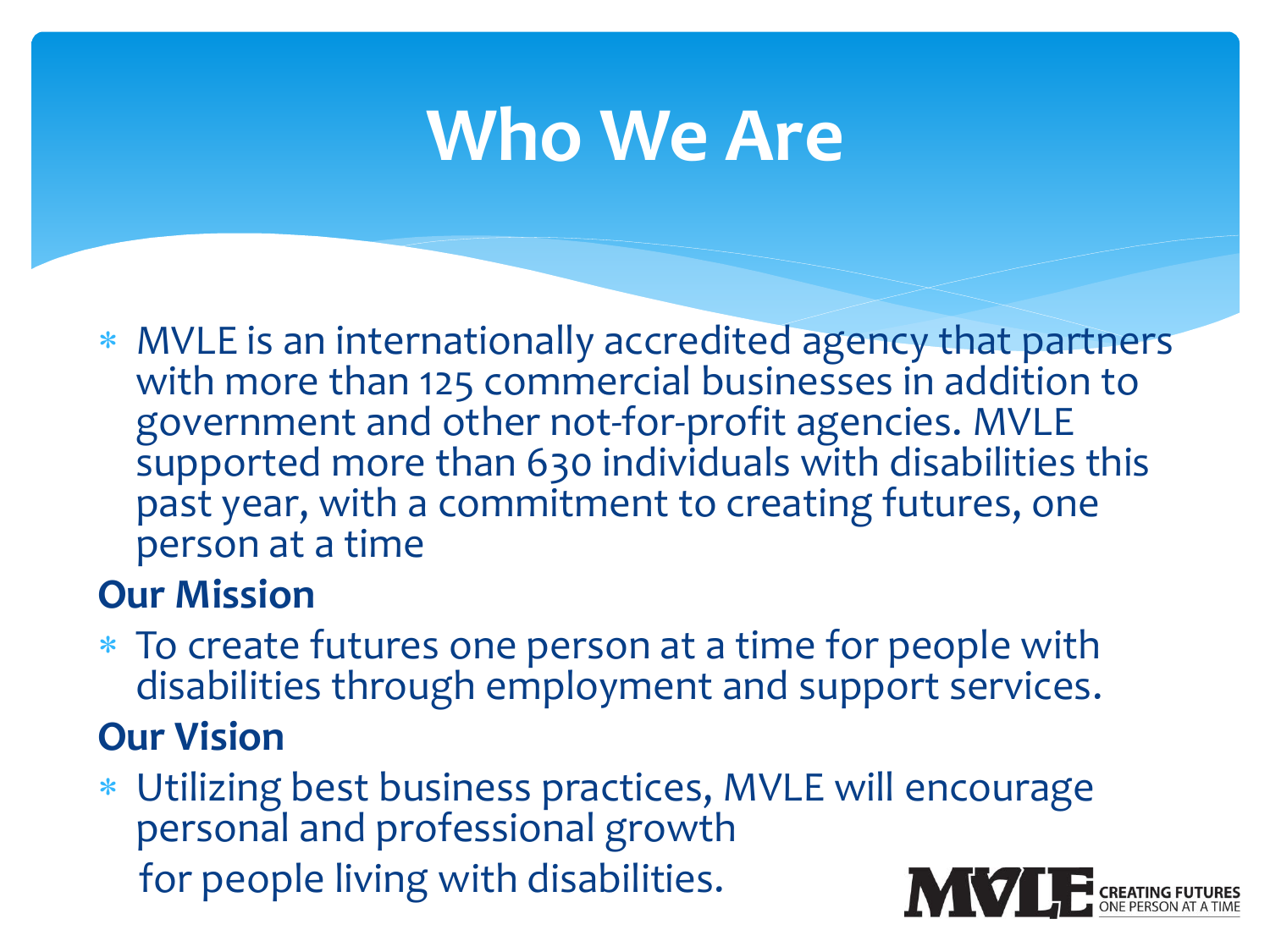# Our Perceptions

#### Video

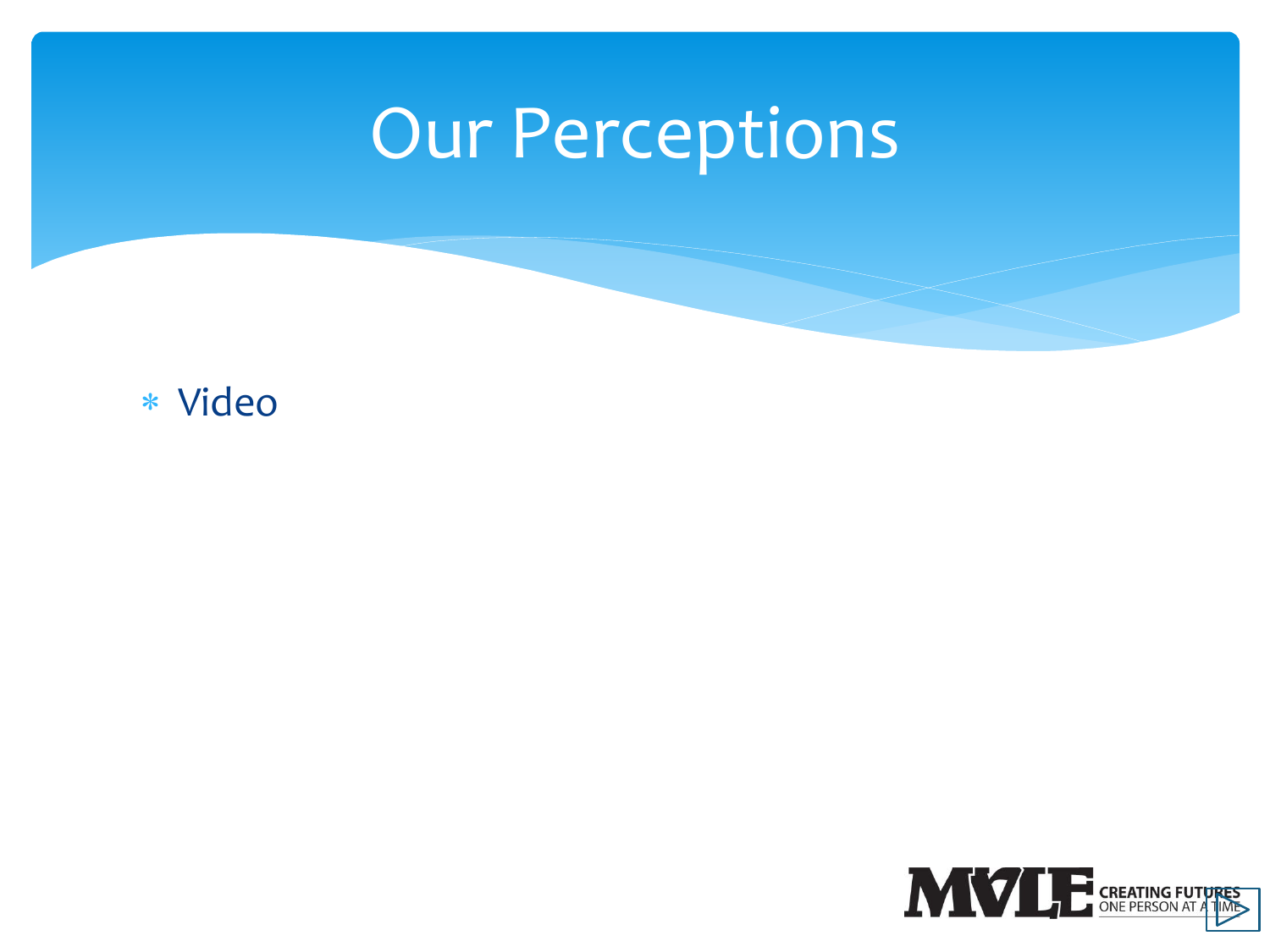## **The Successes resulting from Mentor Protégé**

#### Access to Subject Matter Experts

- Program Managers taught us the structure behind being a subcontractor
- Proposal Managers taught us to read, comprehend and create strategies that led to good competitive proposal writing and pricing
- Quality Managers and Trainers that taught us Six Sigma and ISO 9001
- Credibility in the market place
	- Led to partnerships with other prime contractors
- Creation of Business Models leading to our Working Warrior Nation™ line of business
- Opened the door to people within the Department of Defense (DCMA)
- Access to the George Mason Procurement Technical Assistance Center (PTAC)
- Development of a Cost Accounting System

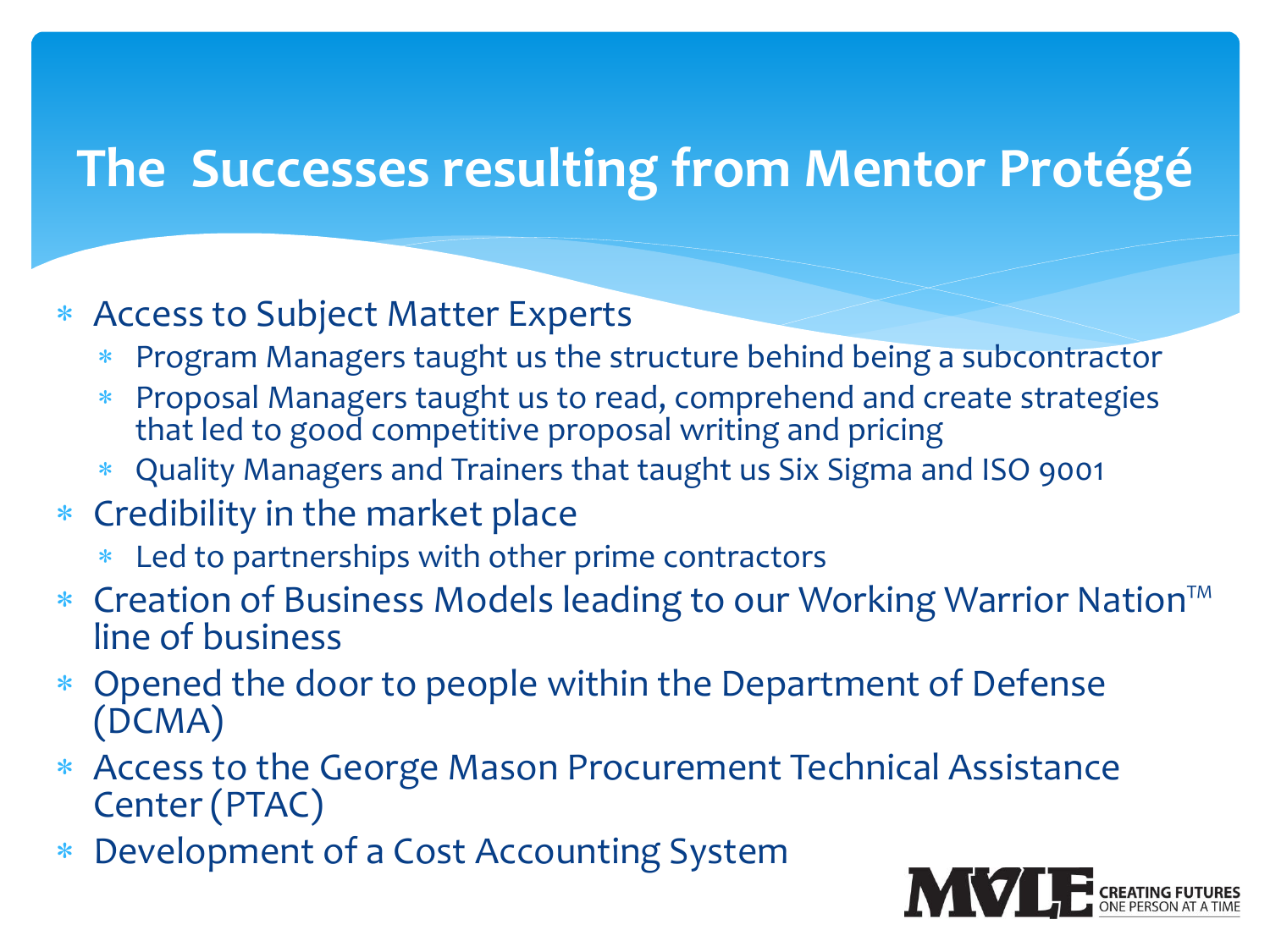### **The Challenges and Roadblocks**

- Many Government Contracting Officers were unacquainted with the AbilityOne program and the Congressional Acts and Regulations mandating the utilization of people with disabilities
- Sequester.
	- Budget cuts limited the opportunities for AbilityOne companies to make inroads
- Perception of working with people with disabilities.
	- Quote from Wes Bush, Chairman and CEO of Northrop Grumman
		- "*our economy is driven by brain power and innovation"*
- Changing regulations. It is difficult to keep up with updates to regulations for organizations without great depth

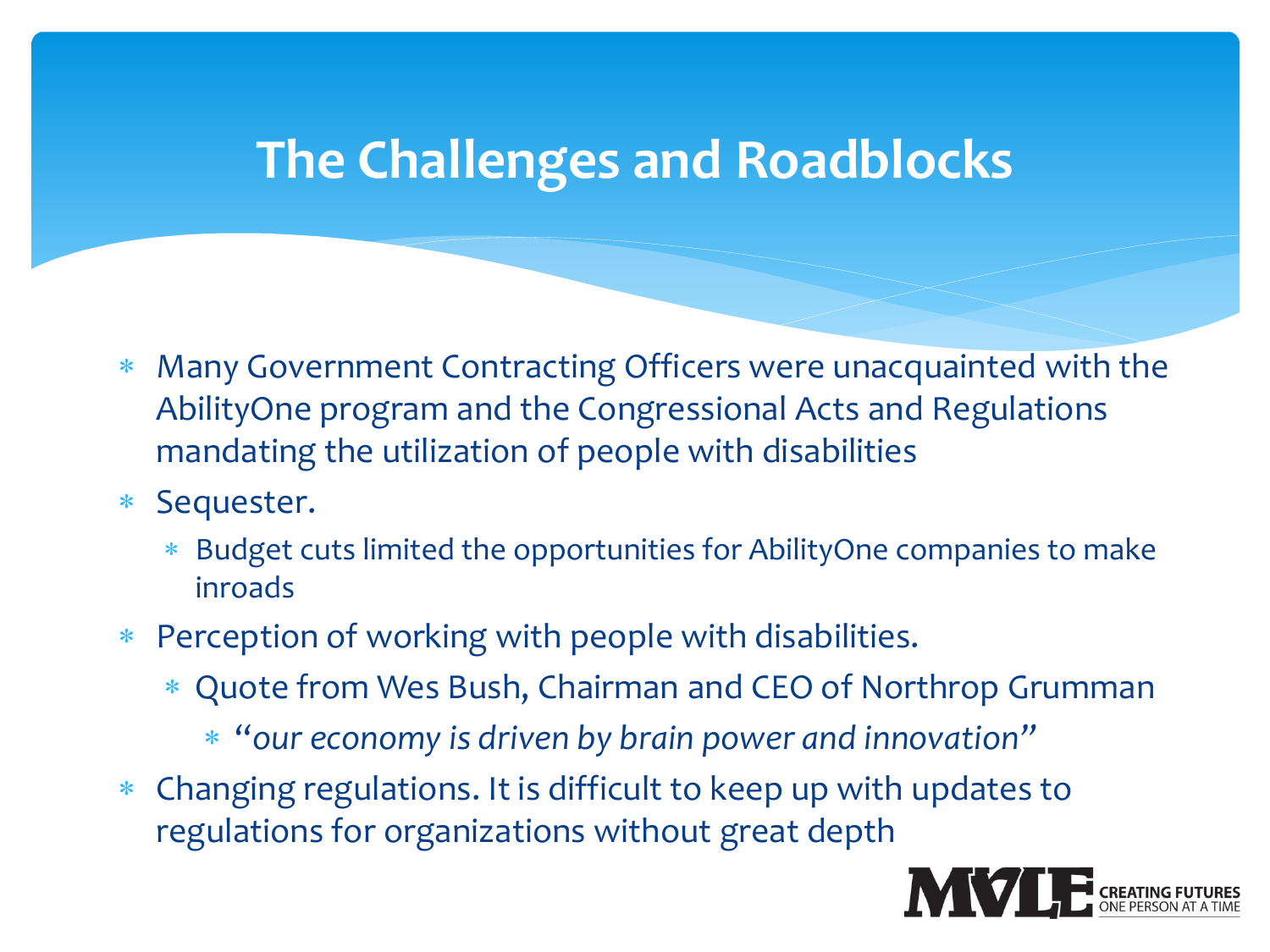## **The Path Forward…..**

- Expand partnership
	- \* Non Profits like MVLE need to engage small business in partnership; strategically providing AbilityOne subcontract support
- Demonstrate AbilityOne Performance to Government and Commercial customers
	- Eliminate Perceptions

Continue to find employment for people with disabilities and veterans; one person at a time